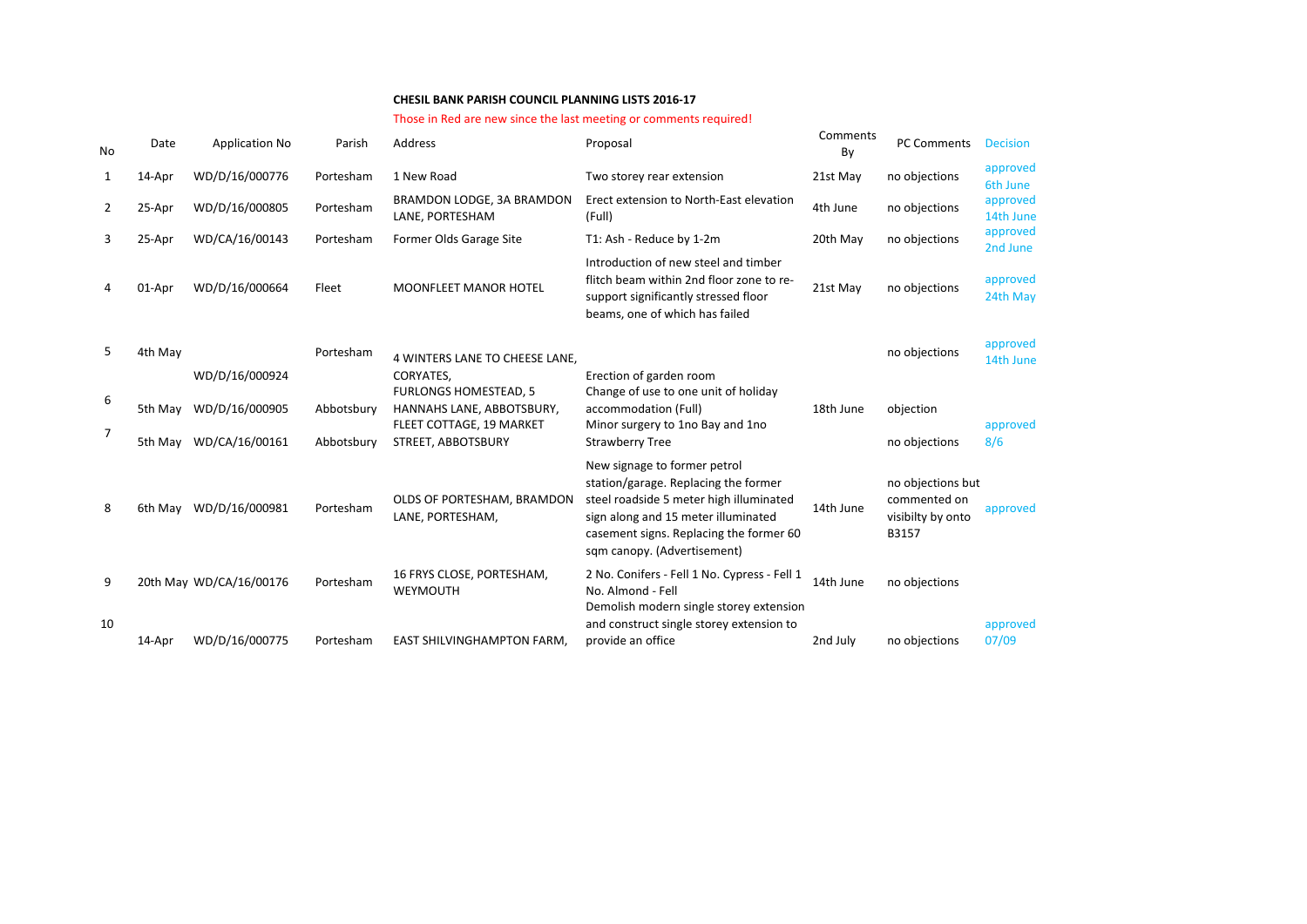| 11 |           | 6th June WD/D/16/000844  | Portesham          | Arcady, Coryates                                                                           | Conversion of 1 bedroom above garage<br>into kitchen, lounge & dining area for<br>holiday use                                                                                                                                                 | 9th July  | no objections        |                     |
|----|-----------|--------------------------|--------------------|--------------------------------------------------------------------------------------------|-----------------------------------------------------------------------------------------------------------------------------------------------------------------------------------------------------------------------------------------------|-----------|----------------------|---------------------|
| 12 |           | 6th June WD/D/16/001154  | Abbotsbury         | BROADCROFT, RODDEN LANE,<br>RODDEN,                                                        | Erect garage extension                                                                                                                                                                                                                        | 9th July  | objection            | Approved<br>27/07   |
| 13 |           | 13th June WD/D/16/001102 | Abbotsbury         | 9 MARKET STREET, ABBOTSBURY                                                                | Repair works to 4no. chimney stacks                                                                                                                                                                                                           | 23rd July | no objections        | approved            |
| 14 |           | 16th June WD/D/16/000737 | Portesham          | 3 Portesham Hill                                                                           | Retention of 'Dorset' style ridging to<br>thatched roof and existing ornamental<br>metal gate (Full)                                                                                                                                          | 30th July | no objections        | approved<br>3rd Aug |
| 15 | $15$ -Jul | WD/D/16/000999           | Portesham          | LAND ADJACENT TO 9 BRAMDON<br>CLOSE, PORTESHAM, WEYMOUTH, Erect dwelling (Full)<br>DT3 4LX |                                                                                                                                                                                                                                               | 28th Aug  | no objections        | Approved            |
| 16 | $15$ -Jul | WD/D/16/000949           | Portesham          | 2 BRAMDON LANE, PORTESHAM,<br>WEYMOUTH, DT3 4HG                                            | Request for confirmation of compliance<br>with conditions 5 & 6 of planning<br>approval 1/D/12/001134 (Compliance<br>with Conditions)                                                                                                         |           | info only            |                     |
| 17 | $05-Mav$  | WD/D/16/000927           | Abbotsbury         | LAND BETWEEN EAST FARM AND<br>BISHOPS CLOSE, ROSEMARY LANE,<br><b>ABBOTSBURY</b>           | Demolish existing garages and erect a<br>new dwelling (Full)                                                                                                                                                                                  | 6th Aug   | objection            | withdrawn           |
| 18 | 23-Jun    | WD/D/16/001339/13<br>38  | Abbotsbury         | 48 WEST STREET, ABBOTSBURY,<br>WEYMOUTH, DT3 4JT                                           | Renovation & repointing of the existing<br>eastern end chimney stack including<br>raising the termination height (Listed<br><b>Building Consent)</b>                                                                                          | 6th Aug   | no objections        | approved            |
| 19 |           | 12-Jul WD/CA/16/00240    | Langton<br>Herring | WESTHOPE, ANGEL LANE,<br>LANGTON HERRING, WEYMOUTH,<br>DT3 4HZ                             | 1 No. Pittosporum - Fell (T1) 3 No. Ash -<br>Fell (T2-T4) 1 No. Elm - Fell (T5) 1 No.<br>Prunus - Reduce height by 2m and<br>remove northern stem (T6) 1 No.<br>Sycamore - Crown reduce by 35% 1 No.<br>Judas Tree - 20                       | 6th Aug   | no pbjections        | approved<br>11/08   |
| 20 | 26-Jul    | WD/D/16/001503           | Fleet              | EAST FLEET FARM, FLEET LANE,<br>CHICKERELL, WEYMOUTH, DT3<br>4DW                           | Use of this area for seasonal camping<br>pitches and stationing of touring caravan<br>and camper vans together with ancillary<br>facilities such as WCs, shower blocks,<br>waste disposal points etc (Certificate of<br>Lawfulness (Existing) | 27-Aug    | no objections        | approved<br>12/10   |
| 21 |           | 10-Aug WD/D/16/001747    | Portesham          | 15 Front Street, Portesham                                                                 | <b>Erect First Floor Extension</b>                                                                                                                                                                                                            |           | 17-Sep no objections | Approved            |
| 22 |           | 06-Sep WD/D/16/001669    | Portesham          | 1 Front Street Portesham                                                                   | Increase height of chimney stack and<br>install flexible steel liner (Listed Building<br>Consent)                                                                                                                                             | 14th Oct  | no objections        | approved<br>31/10   |